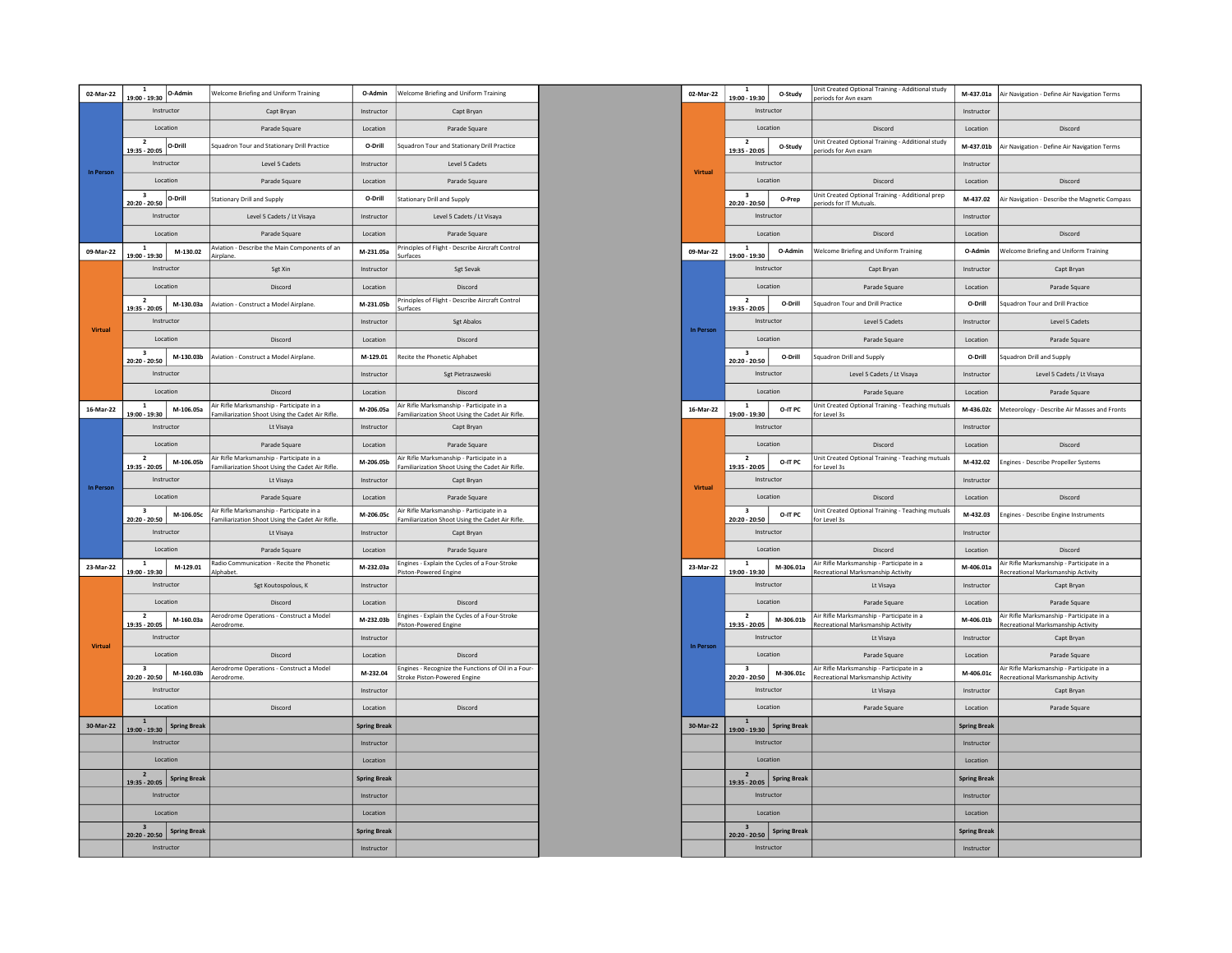|                  | Location                                              |                           |                                                                                      | Location                  |                                                                                             |
|------------------|-------------------------------------------------------|---------------------------|--------------------------------------------------------------------------------------|---------------------------|---------------------------------------------------------------------------------------------|
| 06-Apr-22        | $\mathbf{1}$<br>19:00 - 19:30                         | O-Team<br><b>Building</b> | <b>Team Building Activities</b>                                                      | O-Team<br><b>Building</b> | <b>Team Building Activities</b>                                                             |
|                  | Instructor                                            |                           | <b>Flight Staff</b>                                                                  | Instructor                | <b>Flight Staff</b>                                                                         |
|                  | Location                                              |                           | Classroom 1 & 2                                                                      |                           | Parade Square                                                                               |
|                  | $\overline{2}$<br>19:35 - 20:05                       | O-Drill                   | <b>Drill Review and Marching</b>                                                     | O-Drill                   | <b>Drill Review and Marching</b>                                                            |
|                  | Instructor                                            |                           | All Staff                                                                            | Instructor                | All Staff                                                                                   |
| <b>In Person</b> | Location                                              |                           | Parade Square                                                                        | Location                  | Parade Square                                                                               |
|                  | 3                                                     | O-Drill                   | <b>Parade Sequence</b>                                                               | O-Drill                   | <b>Parade Sequence</b>                                                                      |
|                  | 20:20 - 20:50<br>Instructor                           |                           | All Staff                                                                            | Instructor                | All Staff                                                                                   |
|                  | Location                                              |                           | Parade Square                                                                        | Location                  | Parade Square                                                                               |
| 13-Apr-22        | 1                                                     | M-190.01a                 | Aircrew Survival - Pack Personal Equipment for a                                     | M-190.01a                 | Aircrew Survival - Pack Personal Equipment for a                                            |
|                  | 19:00 - 19:30<br>Instructor                           |                           | Field Exercise.                                                                      | Instructor                | Field Exercise.                                                                             |
|                  | Location                                              |                           | Discord                                                                              |                           |                                                                                             |
|                  | $\overline{2}$                                        |                           | Aircrew Survival - Pack Personal Equipment for a                                     | Location                  | Discord<br>Aircrew Survival - Pack Personal Equipment for a                                 |
|                  | 19:35 - 20:05                                         | M-190.01b                 | <b>Field Exercise</b>                                                                | M-190.01b                 | <b>Field Exercise</b>                                                                       |
| Virtual          | Instructor                                            |                           |                                                                                      | Instructor                |                                                                                             |
|                  | Location<br>3                                         |                           | Discord<br>Aircrew Survival - Maintain Personal Equipment                            | Location                  | Discord<br>Aircrew Survival - Maintain Personal Equipment                                   |
|                  | 20:20 - 20:50                                         | M-190.02                  | and Hygiene in the Field.                                                            | M-190.02                  | and Hygiene in the Field.                                                                   |
|                  | Instructor                                            |                           |                                                                                      | Instructor                |                                                                                             |
|                  | Location                                              |                           | Discord                                                                              | Location                  | Discord                                                                                     |
| 20-Apr-22        | $\mathbf{1}$<br>19:00 - 19:30                         | M-104.03a                 | Personal Fitness and Healthy Living - Participate in<br>the Cadet Fitness Assessment | M-204.03a                 | Personal Fitness and Healthy Living - Participate in<br>the Cadet Fitness Assessment        |
|                  | Instructor                                            |                           | Capt Bryan / Level 5s                                                                | Instructor                | Capt Pike Bryan / Level 5s                                                                  |
|                  | Location                                              |                           | Parade Square                                                                        | Location                  | Parade Square                                                                               |
|                  | $\overline{\mathbf{2}}$<br>M-104.03b<br>19:35 - 20:05 |                           | Personal Fitness and Healthy Living - Participate in<br>the Cadet Fitness Assessment | M-204.03b                 | Personal Fitness and Healthy Living - Participate in<br>the Cadet Fitness Assessment        |
|                  | Instructor                                            |                           | Capt Bryan / Level 5s                                                                | Instructor                | Capt Pike Bryan / Level 5s                                                                  |
| <b>In Person</b> | Location                                              |                           | Parade Square                                                                        | Location                  | Parade Square                                                                               |
|                  | $\overline{\mathbf{3}}$<br>20:20 - 20:50              | M-104.03c                 | Personal Fitness and Healthy Living - Participate in<br>the Cadet Fitness Assessment | M-204.03c                 | Personal Fitness and Healthy Living - Participate in<br>the Cadet Fitness Assessment        |
|                  | Instructor                                            |                           | Capt Bryan / Level 5s                                                                | Instructor                | Capt Pike Bryan / Level 5s                                                                  |
|                  |                                                       | Location                  | Parade Square                                                                        | Location                  | Parade Square                                                                               |
| 27-Apr-22        | $\mathbf{1}$<br>19:00 - 19:30                         | M-130.01b                 | Aviation - Identify Aircraft as Military, Civilian and<br>Cadet.                     | M-270.03a                 | Aircraft Maintenance - Discuss Education and<br><b>Employment Opportunities in Aircraft</b> |
|                  | Instructor                                            |                           |                                                                                      | Instructor                |                                                                                             |
|                  | Location                                              |                           | Discord                                                                              | Location                  | Discord                                                                                     |
|                  | 2<br>19:35 - 20:05                                    | M-130.04                  | Aviation - Watch 'On Canadian Wings' Segment.                                        | M-270.03b                 | Aircraft Maintenance - Discuss Education and                                                |
|                  | Instructor                                            |                           |                                                                                      | Instructor                | <b>Employment Opportunities in Aircraft</b>                                                 |
| <b>Virtual</b>   | Location                                              |                           | Discord                                                                              | Location                  | Discord                                                                                     |
|                  | 3                                                     | O-FTX Brief               | <b>Field Training Exercise Briefings</b>                                             | O-FTX Brief               | <b>Field Training Exercise Briefings</b>                                                    |
|                  | 20:20 - 20:50<br>Instructor                           |                           | Capt Dalshaug                                                                        | Instructor                | Capt Dalshaug                                                                               |
|                  | Location                                              |                           | Discord                                                                              | Location                  | Discord                                                                                     |
| 04-May-22        | $\mathbf{1}$                                          | O-Team                    | <b>Team Building Activities</b>                                                      | O-Team                    | <b>Team Building Activities</b>                                                             |
|                  | 19:00 - 19:30<br>Instructor                           | <b>Building</b>           |                                                                                      | <b>Building</b>           |                                                                                             |
|                  |                                                       |                           |                                                                                      | Instructor                |                                                                                             |
|                  | Location<br>$\overline{2}$                            |                           |                                                                                      | Location                  |                                                                                             |
|                  | 19:35 - 20:05                                         | O-Guest                   | <b>Guest Speaker</b>                                                                 | O-Guest                   | <b>Guest Speaker</b>                                                                        |
| <b>In Person</b> | Instructor                                            |                           | TBA                                                                                  | Instructor                |                                                                                             |
|                  |                                                       | Location                  | Parade Square                                                                        | Location                  |                                                                                             |
|                  | $\overline{\mathbf{3}}$<br>20:20 - 20:50              | <b>CO</b> Parade          | <b>Guest Speaker</b>                                                                 | <b>CO Parade</b>          | <b>Guest Speaker</b>                                                                        |

|                                                        | Location<br>O-Team        |                                                                                     |
|--------------------------------------------------------|---------------------------|-------------------------------------------------------------------------------------|
| eam Building Activities                                | <b>Building</b>           | <b>Team Building Activities</b>                                                     |
| <b>Flight Staff</b>                                    | Instructor                | <b>Flight Staff</b>                                                                 |
| Classroom 1 & 2                                        | Location                  | Parade Square                                                                       |
| <b>Il Review and Marching</b>                          | O-Drill                   | <b>Drill Review and Marching</b>                                                    |
| All Staff                                              | Instructor                | All Staff                                                                           |
| Parade Square                                          | Location                  | Parade Square                                                                       |
| Parade Sequence                                        | O-Drill                   | <b>Parade Sequence</b>                                                              |
| All Staff                                              | Instructor                | All Staff                                                                           |
| Parade Square                                          | Location                  | Parade Square                                                                       |
| Il - Pack Personal Equipment for a                     | M-190.01a                 | Aircrew Survival - Pack Personal Equipment for a                                    |
|                                                        | Instructor                | ield Exercise                                                                       |
| Discord                                                | Location                  | Discord                                                                             |
| Il - Pack Personal Equipment for a                     | M-190.01b                 | Aircrew Survival - Pack Personal Equipment for a                                    |
|                                                        |                           | ield Exercise                                                                       |
|                                                        | Instructor                |                                                                                     |
| Discord<br>Il - Maintain Personal Equipment            | Location                  | Discord<br>Aircrew Survival - Maintain Personal Equipment                           |
| the Field.                                             | M-190.02                  | and Hygiene in the Field.                                                           |
|                                                        | Instructor                |                                                                                     |
| Discord                                                | Location                  | Discord                                                                             |
| s and Healthy Living - Participate in<br>ss Assessment | M-204.03a                 | Personal Fitness and Healthy Living - Participate in<br>he Cadet Fitness Assessment |
| Capt Bryan / Level 5s                                  | Instructor                | Capt Pike Bryan / Level 5s                                                          |
| Parade Square                                          | Location                  | Parade Square                                                                       |
| s and Healthy Living - Participate in<br>ss Assessment | M-204.03b                 | Personal Fitness and Healthy Living - Participate in<br>he Cadet Fitness Assessment |
| Capt Bryan / Level 5s                                  | Instructor                | Capt Pike Bryan / Level 5s                                                          |
| Parade Square                                          | Location                  | Parade Square                                                                       |
| s and Healthy Living - Participate in<br>ss Assessment | M-204.03c                 | ersonal Fitness and Healthy Living - Participate in<br>he Cadet Fitness Assessment  |
| Capt Bryan / Level 5s                                  | Instructor                | Capt Pike Bryan / Level 5s                                                          |
| Parade Square                                          | Location                  | Parade Square                                                                       |
| ify Aircraft as Military, Civilian and                 | M-270.03a                 | Aircraft Maintenance - Discuss Education and                                        |
|                                                        | Instructor                | <b>Imployment Opportunities in Aircraft</b>                                         |
| Discord                                                | Location                  | Discord                                                                             |
|                                                        |                           | Aircraft Maintenance - Discuss Education and                                        |
| h 'On Canadian Wings' Segment.                         | M-270.03b                 | mployment Opportunities in Aircraft                                                 |
|                                                        | Instructor                |                                                                                     |
| Discord                                                | Location                  | Discord                                                                             |
| <b>Training Exercise Briefings</b>                     | O-FTX Brief               | <b>Field Training Exercise Briefings</b>                                            |
| Capt Dalshaug                                          | Instructor                | Capt Dalshaug                                                                       |
| Discord                                                | Location                  | Discord                                                                             |
| eam Building Activities                                | O-Team<br><b>Building</b> | <b>Team Building Activities</b>                                                     |
|                                                        | Instructor                |                                                                                     |
|                                                        | Location                  |                                                                                     |
| <b>Guest Speaker</b>                                   | O-Guest                   | <b>Guest Speaker</b>                                                                |
| <b>TRA</b>                                             | Instructor                |                                                                                     |
| Parade Square                                          | Location                  |                                                                                     |
| <b>Guest Speaker</b>                                   | <b>CO Parade</b>          | <b>Guest Speaker</b>                                                                |
|                                                        |                           |                                                                                     |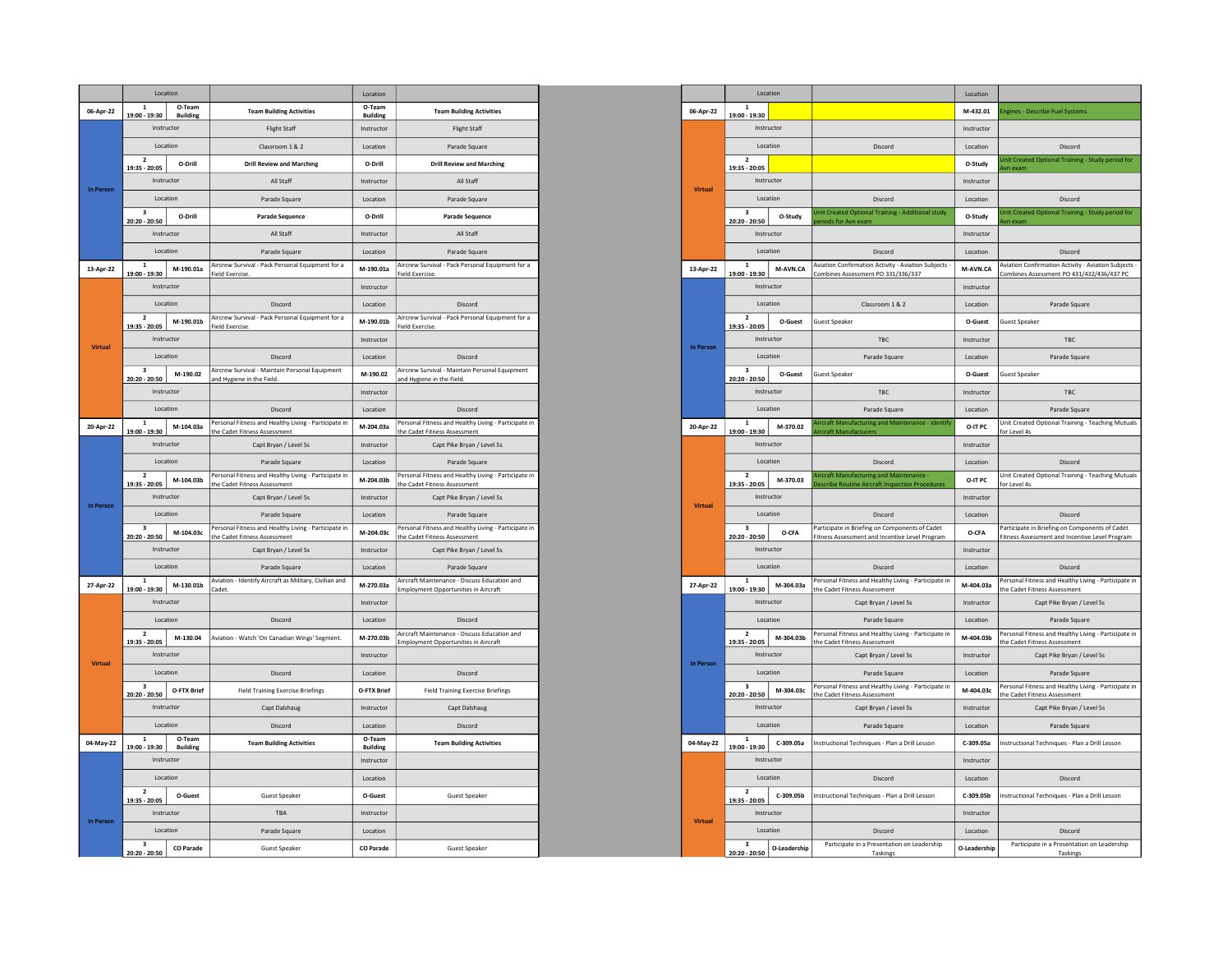|                | Instructor                                            |                                    | Instructor |                                                                                           |
|----------------|-------------------------------------------------------|------------------------------------|------------|-------------------------------------------------------------------------------------------|
|                | Location                                              |                                    | Location   |                                                                                           |
| 11-May-22      | $\mathbf 1$<br>M-140.01a<br>19:00 - 19:30             | Aerospace - Launch a Model Rocket. | M-260.01   | Aerodrome Operations - Explain Aspects of Air<br>Fraffic Control (ATC)                    |
|                | Instructor                                            |                                    | Instructor |                                                                                           |
|                | Location                                              | Discord                            | Location   |                                                                                           |
|                | $\mathbf{2}$<br>$M-140.01b$<br>19:35 - 20:05          | Aerospace - Launch a Model Rocket. | M-260.02   | <b>Aerodrome Operations - Identify Aspects of Basic</b><br><b>Aerodrome Operations</b>    |
|                | Instructor                                            |                                    | Instructor |                                                                                           |
| <b>Virtual</b> | Location                                              | Discord                            | Location   | Discord                                                                                   |
|                | $\overline{\mathbf{3}}$<br>M-140.01c<br>20:20 - 20:50 | Aerospace - Launch a Model Rocket. | M-230.02   | Aviation History - Discuss Significant Events in 20th<br>entury Canadian Military History |
|                | Instructor                                            |                                    | Instructor |                                                                                           |
|                | Location                                              | Discord                            | Location   | Discord                                                                                   |
| 18-May-22      | $\mathbf{1}$<br>O-GCK<br>19:00 - 19:30                | Level Review Tabloid               | O-GCK      | Level Review Tabloid                                                                      |
|                | Instructor                                            | Capt Bryan                         | Instructor | Capt Bryan                                                                                |
|                | Location                                              |                                    | Location   |                                                                                           |
|                | $\overline{\mathbf{2}}$<br>O-GCK<br>19:35 - 20:05     | <b>Level Review Tabloid</b>        | O-GCK      | <b>Level Review Tabloid</b>                                                               |
| In Person      | Instructor                                            | Level 5s                           | Instructor | Level 5s                                                                                  |
|                | Location                                              |                                    | Location   |                                                                                           |
|                | $\overline{\mathbf{3}}$<br>O-GCK<br>20:20 - 20:50     | Level Review Tabloid               | O-GCK      | Level Review Tabloid                                                                      |
|                | Instructor                                            | Level 5s                           | Instructor | Level 5s                                                                                  |
|                | Location                                              |                                    | Location   |                                                                                           |
| 25-May-22      | $\mathbf 1$<br>19:00 - 19:30                          |                                    |            |                                                                                           |
|                | Instructor                                            |                                    | Instructor |                                                                                           |
|                | Location                                              | Discord                            | Location   | Discord                                                                                   |
|                | $\overline{\mathbf{2}}$<br>19:35 - 20:05              |                                    |            |                                                                                           |
| <b>Virtual</b> | Instructor                                            |                                    | Instructor |                                                                                           |
|                | Location                                              | Discord                            | Location   | Discord                                                                                   |
|                | $\overline{\mathbf{3}}$<br>20:20 - 20:50              |                                    |            |                                                                                           |
|                | Instructor                                            |                                    | Instructor |                                                                                           |
|                | Location                                              | Discord                            | Location   | Discord                                                                                   |
| 01-Jun-22      | $\mathbf 1$<br>O-Drill<br>19:00 - 19:30               | <b>ACR Practice</b>                | O-Drill    | <b>ACR Practice</b>                                                                       |
|                | Instructor                                            | All Staff                          | Instructor | All Staff                                                                                 |
|                | Location                                              | Parade Square                      | Location   | Parade Square                                                                             |
|                | $\overline{2}$<br>O-Drill<br>19:35 - 20:05            | <b>ACR Practice</b>                | O-Drill    | <b>ACR Practice</b>                                                                       |
| In Person      | Instructor                                            | All Staff                          | Instructor | All Staff                                                                                 |
|                | Location                                              | Parade Square                      | Location   | Parade Square                                                                             |
|                | $\overline{\mathbf{3}}$<br>O-Drill<br>20:20 - 20:50   | <b>ACR Practice</b>                | O-Drill    | <b>ACR Practice</b>                                                                       |
|                | Instructor                                            | All Staff                          | Instructor | All Staff                                                                                 |
|                | Location                                              | Parade Square                      | Location   | Parade Square                                                                             |
| 08-Jun-22      | $\mathbf{1}$<br>19:00 - 19:30                         |                                    |            |                                                                                           |
|                | Instructor                                            |                                    | Instructor |                                                                                           |
|                | Location                                              |                                    | Location   |                                                                                           |
|                | $\mathbf{2}$<br>19:35 - 20:05                         |                                    |            |                                                                                           |
|                | Instructor                                            |                                    | Instructor |                                                                                           |
|                | Location                                              |                                    | Location   |                                                                                           |

|                     | Instructor      |                                                                                                 |                | Instructor                               |                  |                                                                   | Instructor       |                                                                   |
|---------------------|-----------------|-------------------------------------------------------------------------------------------------|----------------|------------------------------------------|------------------|-------------------------------------------------------------------|------------------|-------------------------------------------------------------------|
|                     | Location        |                                                                                                 |                | Location                                 |                  | Discord                                                           | Location         | Discord                                                           |
| h a Model Rocket.   | M-260.01        | erodrome Operations - Explain Aspects of Air<br>raffic Control (ATC)                            | 11-May-22      | $\mathbf 1$<br>19:00 - 19:30             | O-LeaderEval     | Unit Created Optional Training - Leadership evals<br>for Level 3s | O-LeaderEval     | Unit Created Optional Training - Leadership evals<br>for Level 4s |
|                     | Instructor      |                                                                                                 |                | Instructor                               |                  |                                                                   | Instructor       |                                                                   |
| Discord             | Location        |                                                                                                 |                | Location                                 |                  |                                                                   | Location         |                                                                   |
| h a Model Rocket.   | M-260.02        | erodrome Operations - Identify Aspects of Basic<br>rodrome Operations                           |                | $\overline{2}$<br>19:35 - 20:05          | O-LeaderEval     | Unit Created Optional Training - Leadership evals<br>for Level 3s | O-LeaderEval     | Unit Created Optional Training - Leadership evals<br>for Level 4s |
|                     | Instructor      |                                                                                                 | In Person      | Instructor                               |                  |                                                                   | Instructor       |                                                                   |
| Discord             | <b>Location</b> | Discord                                                                                         |                | Location                                 |                  |                                                                   | Location         |                                                                   |
| h a Model Rocket.   | M-230.02        | viation History - Discuss Significant Events in 20th<br><b>Intury Canadian Military History</b> |                | $\overline{\mathbf{3}}$<br>20:20 - 20:50 | <b>CO</b> Parade | Commanding Officer's Parade                                       | <b>CO</b> Parade | Commanding Officer's Parade                                       |
|                     | Instructor      |                                                                                                 |                | Instructor                               |                  | Capt Brvan                                                        | Instructor       | Capt Bryan                                                        |
| Discord             | Location        | Discord                                                                                         |                | Location                                 |                  | Parade Square                                                     | Location         | Parade Square                                                     |
| el Review Tabloid   | O-GCK           | Level Review Tabloid                                                                            | 18-May-22      | $\mathbf{1}$<br>19:00 - 19:30            |                  |                                                                   | O-IT PC          | Unit Created Optional Training - Teaching Mutuals<br>for Level 4s |
| Capt Bryan          | Instructor      | Capt Bryan                                                                                      |                | Instructor                               |                  |                                                                   | Instructor       |                                                                   |
|                     | Location        |                                                                                                 |                | Location                                 |                  | Discord                                                           | Location         | Discord                                                           |
| el Review Tabloid   | O-GCK           | Level Review Tabloid                                                                            |                | $\overline{2}$<br>19:35 - 20:05          |                  |                                                                   | O-IT PC          | Unit Created Optional Training - Teaching Mutuals<br>or Level 4s  |
| Level 5s            | Instructor      | Level 5s                                                                                        |                | Instructor                               |                  |                                                                   | Instructor       |                                                                   |
|                     | Location        |                                                                                                 | Virtual        | Location                                 |                  | Discord                                                           | Location         | Discord                                                           |
| el Review Tabloid   | O-GCK           | <b>Level Review Tabloid</b>                                                                     |                | $\overline{3}$<br>20:20 - 20:50          |                  |                                                                   | M-440.02         | <b>Lerospace Activities - Describe Canadian Satellites</b>        |
| Level 5s            | Instructor      | Level 5s                                                                                        |                | Instructor                               |                  |                                                                   | Instructor       |                                                                   |
|                     | Location        |                                                                                                 |                | Location                                 |                  | Discord                                                           | Location         | Discord                                                           |
|                     |                 |                                                                                                 | 25-May-22      | $\mathbf 1$<br>19:00 - 19:30             | O-Drill          | <b>ACR Practice</b>                                               | O-Drill          | <b>ACR Practice</b>                                               |
|                     | Instructor      |                                                                                                 |                | Instructor                               |                  | All Staff                                                         | Instructor       | All Staff                                                         |
| Discord             | Location        | Discord                                                                                         |                | Location                                 |                  | Parade Square                                                     | Location         | Parade Square                                                     |
|                     |                 |                                                                                                 |                | $\overline{2}$                           | O-Drill          | <b>ACR Practice</b>                                               | O-Drill          | <b>ACR Practice</b>                                               |
|                     | Instructor      |                                                                                                 |                | 19:35 - 20:05<br>Instructor              |                  | All Staff                                                         | Instructor       | All Staff                                                         |
| Discord             | Location        | Discord                                                                                         | In Person      | Location                                 |                  | Parade Square                                                     | Location         | Parade Square                                                     |
|                     |                 |                                                                                                 |                | $\overline{\mathbf{3}}$                  | O-Drill          | <b>ACR Practice</b>                                               | O-Drill          | <b>ACR Practice</b>                                               |
|                     | Instructor      |                                                                                                 |                | 20:20 - 20:50<br>Instructor              |                  | All Staff                                                         | Instructor       | All Staff                                                         |
| Discord             | Location        | Discord                                                                                         |                | Location                                 |                  | Parade Square                                                     | Location         | Parade Square                                                     |
| <b>ACR Practice</b> | O-Drill         | <b>ACR Practice</b>                                                                             | 01-Jun-22      | $\,$ 1                                   |                  |                                                                   |                  |                                                                   |
| All Staff           | Instructor      | All Staff                                                                                       |                | 19:00 - 19:30<br>Instructor              |                  |                                                                   | Instructor       |                                                                   |
| Parade Square       | Location        | Parade Square                                                                                   |                | Location                                 |                  | Discord                                                           | Location         | Discord                                                           |
| <b>ACR Practice</b> | O-Drill         | <b>ACR Practice</b>                                                                             |                | $\overline{2}$                           |                  |                                                                   |                  |                                                                   |
| All Staff           | Instructor      | All Staff                                                                                       |                | 19:35 - 20:05<br>Instructor              |                  |                                                                   | Instructor       |                                                                   |
| Parade Square       | Location        | Parade Square                                                                                   | <b>Virtual</b> | Location                                 |                  | Discord                                                           | Location         | Discord                                                           |
| <b>ACR Practice</b> | O-Drill         | <b>ACR Practice</b>                                                                             |                | $\overline{\mathbf{3}}$                  |                  |                                                                   |                  |                                                                   |
| All Staff           | Instructor      | All Staff                                                                                       |                | 20:20 - 20:50<br>Instructor              |                  |                                                                   | Instructor       |                                                                   |
| Parade Square       | Location        | Parade Square                                                                                   |                | Location                                 |                  | Discord                                                           | Location         | Discord                                                           |
|                     |                 |                                                                                                 | 08-Jun-22      | $\overline{1}$                           |                  |                                                                   |                  |                                                                   |
|                     | Instructor      |                                                                                                 |                | 19:00 - 19:30<br>Instructor              |                  |                                                                   | Instructor       |                                                                   |
|                     | Location        |                                                                                                 |                | Location                                 |                  |                                                                   | Location         |                                                                   |
|                     |                 |                                                                                                 |                | $\overline{2}$                           |                  |                                                                   |                  |                                                                   |
|                     | Instructor      |                                                                                                 |                | 19:35 - 20:05<br>Instructor              |                  |                                                                   | Instructor       |                                                                   |
|                     |                 |                                                                                                 |                | Location                                 |                  |                                                                   |                  |                                                                   |
|                     | Location        |                                                                                                 |                |                                          |                  |                                                                   | Location         |                                                                   |